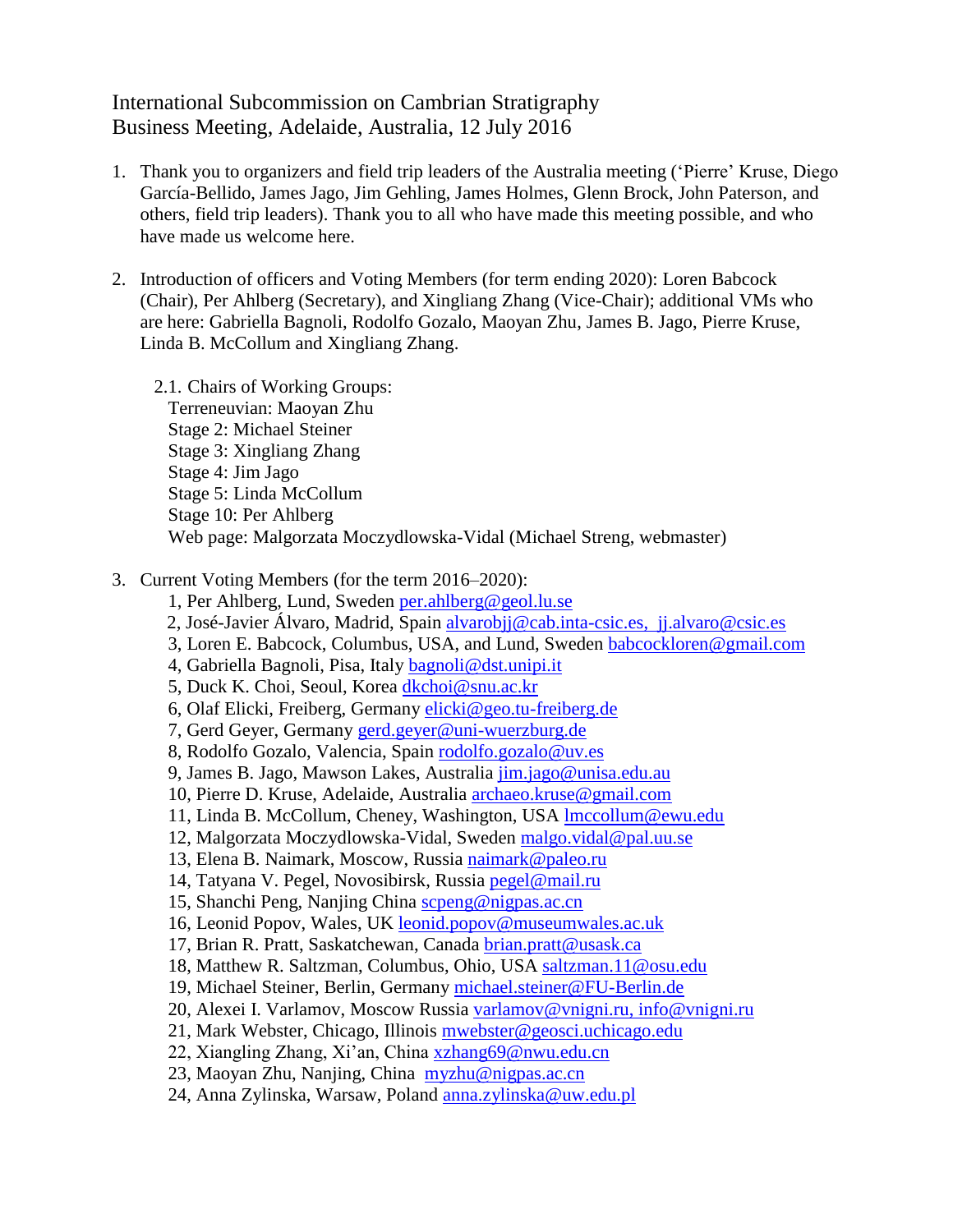- 4. Request for updated contact information (especially email addresses) from all VMs, Honorary Members, Corresponding Members; also alternate rapid contact (fax, etc.).
- 5. In 2013–2014, the new ISCS webpage was introduced and modified. Recent information is posted there.
- 6. ISCS sponsored/co-sponsored meetings this year: 6.1. Palaeo Down Under 2 (this meeting) 6.2. IGCP 591, Ghent, Belgium, 2016.
- 7. Announcement of upcoming meetings.
	- 7.1. IGC, August 2016, Cape Town South Africa
	- 7.2. International Symposium on the Ediacaran-Cambrian, June 2017, St. John's, Newfoundland. Chair of organizing and scientific committee: Alex Liu, Bristol, UK.
- 8. Discussion of progress toward publication of stage and series names
	- 8.1. Ratified boundaries defined by GSSPs:
		- 8.1.1. Furongian Series/Paibian Stage 2004, Lethaia
		- 8.1.2. Drumian Stage 2007, Episodes
		- 8.1.3. Terreneuvian Series/Fortunian Stage 2008, Episodes
		- 8.1.4. Guzhangian 2009, Episodes
		- 8.1.5. Jiangshanian 2011; GSSP, Episodes (2012); ASSP, Episodes 2013
- 9. Discussion of work toward defining remaining GSSPs.
	- 9.1. Stage 5 (*Oryctocephalus indicus* level): Three possibilities have been discussed: FAD of *Oryctocephalus indicus,* FAD of *Ovatoryctocara granulata*, FAD *Paradoxide*s s.l. After formal voting in 2015, the Working Group has recommended using the FAD of *O*. *indicus* as the primary chronostratiraphic tool for recognizing the base of the stage and the conterminant base Cambrian Series 3. Possible GSSP sections: South China, Siberia, Nevada, Spain. Soon there will be a call for proposals.
	- 9.2. Stage 10 (*Lotagnostus americanus* level). Alternate possibility for level: *Eoconodontus notchpeakensis* level. Possibilities for a GSSP section: Siberia, South China, Kazakhstan, Utah, etc.
	- 9.3. Stage 2: Possible levels: *Watsonella crosbyi* or *Aldanella attleborensis*. Possibilities for a GSSP section: Siberia, South China, etc.
	- 9.4. Stage 3 (approximately FAD trilobites): The earliest trilobite known seems to be *Profallotaspis jakutensis* (Siberia). Other early ones include *Hupetina antiqua* in Morocco and *Fritzaspis* in Laurentia. Possible GSSP levels - *Pelagiella subangulata* or *Microdictyon effusum*. Possibilities for a GSSP section: Siberia, South China, etc.
	- 9.5. Stage 4 (approximately FAD *Olenellus/Redlichia*): ISCS favors placing stage base at FAD of a single trilobite species. Possibilities: a species of *Olenellus* (s.l.), *Redlichia* (s.l.), *Arthricocephalus chauveaui*, *Judomia,* or *Bergeroniellus*. Such a position would be at a level roughly corresponding to the base of the Dyeran Stage of Laurentia, the base of the Duyunian of South China, and the base of the Botoman Stage of Siberia.
	- 9.6. Cambrian/Terreneuvian/Fortunian GSSP. A Working Group has been assembled to provide a recommendation about whether or not we should consider options for redefining the GSSP.